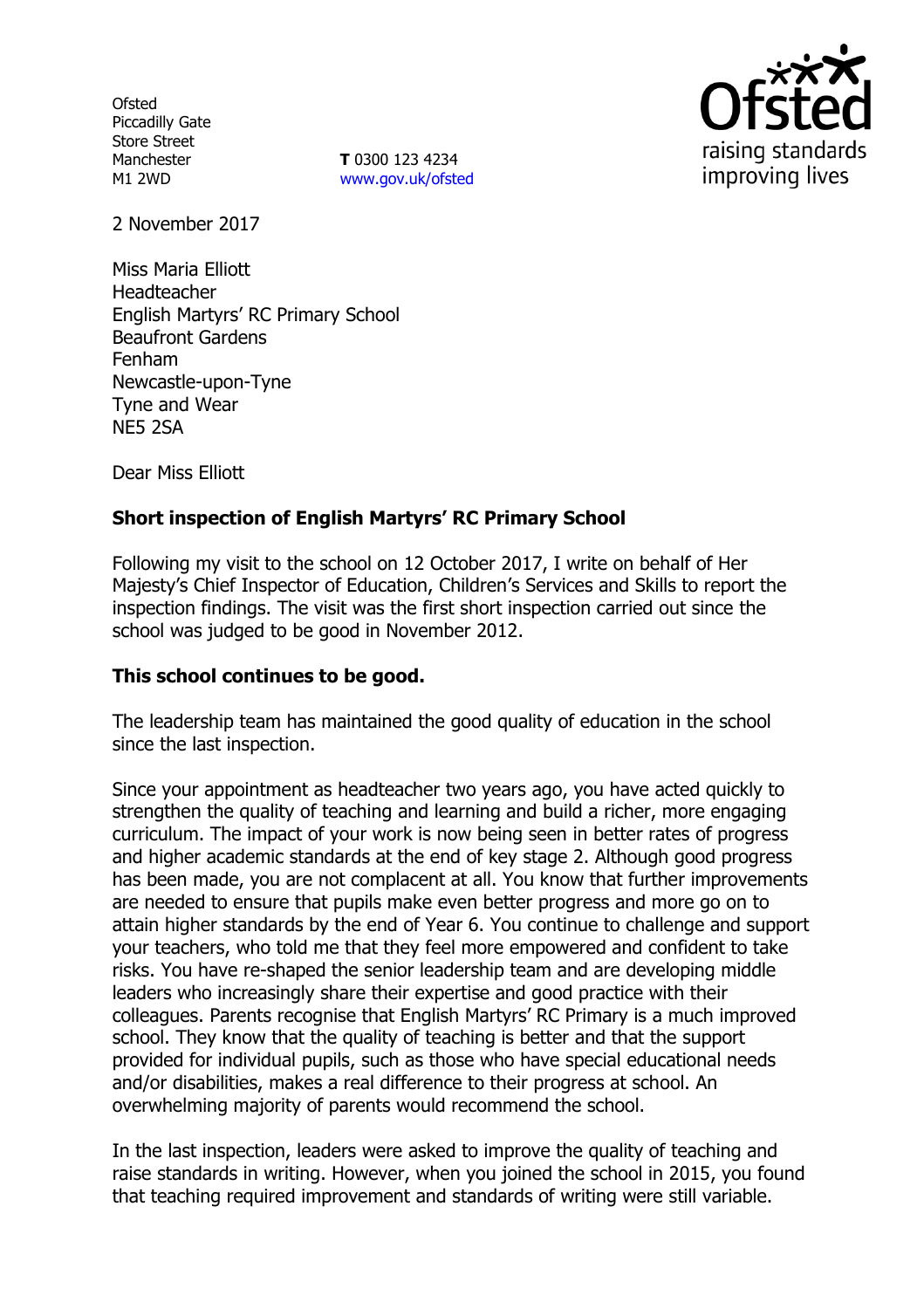

Since then, you have improved the quality of teaching through well-focused training opportunities that have increased teachers' skills and knowledge of national curriculum expectations. You and other leaders have made more frequent checks on teaching and provided teachers with more regular feedback. You have skilfully moved teachers around to create new teams in each phase of the school. Phase leaders are having an increasingly positive influence, ensuring that lesson planning is appropriately challenging and checking on pupils' books to see whether progress is rapid enough.

Standards in writing have also improved. Clearer policies, a tighter focus on the technical aspects of grammar, punctuation and spelling, and the introduction of more creative topics that encourage pupils to write have all helped. Provisional teacher assessments for 2017 show that standards in writing improved to be above the national average by the end of Year 6. Pupils' attainment in the national curriculum spelling, punctuation and grammar test was also securely above the national average at both the expected and higher standard. Good opportunities to share practice across the school have ensured that the improvements made to the teaching of writing are likely to be sustained.

## **Safeguarding is effective.**

Pupils feel safe and parents are confident that their children are safe. This is because safeguarding and child protection are given a high priority and their importance is made very visible in displays around the site and on the school website. You make all necessary checks on adults who work in or visit the school and ensure that up-to-date training is provided for all members of staff and governors. Staff know what actions to take if they have a concern about a child's welfare or safety. You have good systems in place to record information, and you act swiftly to ensure that action is taken to protect vulnerable children, in partnership with external agencies.

A strength of the school is the contribution made by the family support worker. Her positive profile within the local community means that she is well placed to support vulnerable pupils and their families. This work makes a positive contribution to levels of attendance and pupils' mental health. She is skilled at supporting families at times of crisis and signposting them to the sources of specialist support.

You ensure that induction arrangements for teachers new to the school cover all aspects of safeguarding and child protection. New teachers are confident and well informed about safeguarding policies and procedures and understand the need to be vigilant.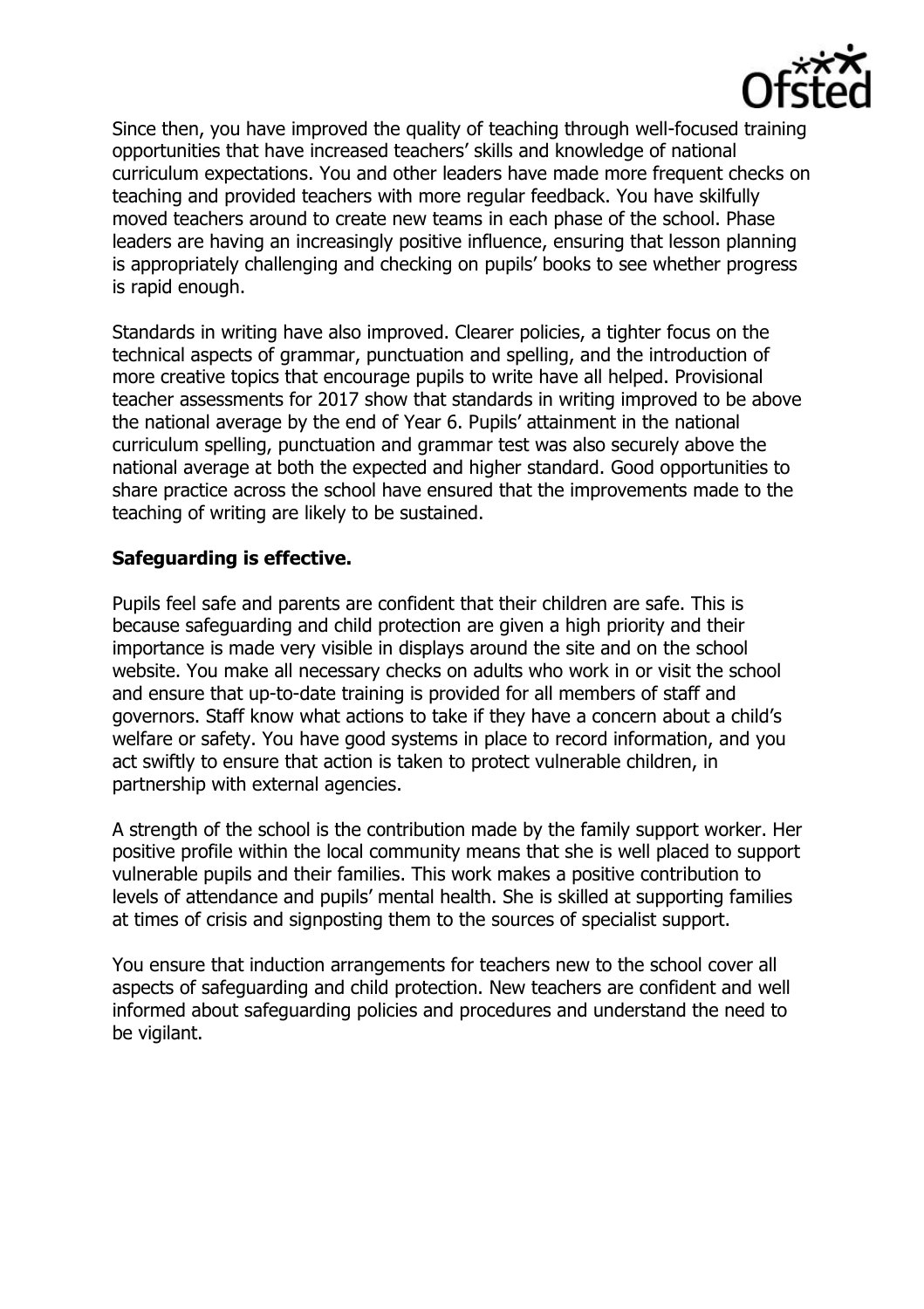

## **Inspection findings**

- This is an improving school. Members of staff describe you as 'inspirational' and 'the type of headteacher you want to do your best for'. You are empowering your staff, fostering teamwork and raising everyone's expectations. Your thoughtful, strategic leadership is also having a positive impact. Each member of the restructured senior leadership team is clear about their responsibilities and effective in their role. Additional funding for disadvantaged pupils and those who have special educational needs and/or disabilities is now targeted effectively. Provisional results for 2017 across the school show that different groups of pupils all made good progress and differences in attainment between groups of pupils have diminished.
- During the inspection, I looked closely at the quality of early years provision, as outcomes have been variable over recent years. I found that the Nursery and Reception classrooms are well resourced and well led. Adults make detailed assessments of children to establish their starting points and plan an appropriate curriculum to meet their needs. These assessments show that, in recent years, the majority of children have entered the school with skills below those expected for their age. Around a third of children currently in Nursery and Reception speak English as an additional language. Consequently, leaders have made speech and language development the top priority and adapted teaching to ensure that children receive the level of support they need. Children in Reception Year take part enthusiastically and develop a secure understanding of the sounds that letters represent. Last year, 70% of children in Reception Year attained the expected standard, in line with the national average. However, children currently in the Reception class entered the school with lower starting points and weaker language skills. It was good to see classrooms are now packed with word-based displays and other resources to stimulate children's interest in communication and language. However, the outdoor space is less stimulating and does not contribute as effectively to children's language development, as there are fewer displays or resources to encourage their speech or to broaden their vocabulary.
- **Pupils make secure progress across key stage 1. Regular teaching of phonics** helps most pupils develop the skills to decode new words effectively. Outcomes in the national phonics screening check have been in line with the national average in recent years. However, some classrooms do not provide an environment which is sufficiently rich in language to fully support and stretch pupils' learning. When we visited lessons, we noticed that some pupils, particularly those who speak English as an additional language, struggled to infer deeper meaning from text and some teachers did not give pupils enough time to talk to one another and develop their ideas before answering questions. When I listened to pupils read, I also noted that some pupils' understanding of their books was uncertain and they missed some of the subtleties in stories.
- Rates of progress accelerate across key stage 2. Provisional results for the end of key stage 2 show that the proportion of pupils attaining the expected standard in reading, writing and mathematics was above the national average. As yet, however, the proportion attaining the higher standard is no better than average. This is because teachers did not stretch the most able pupils sufficiently in the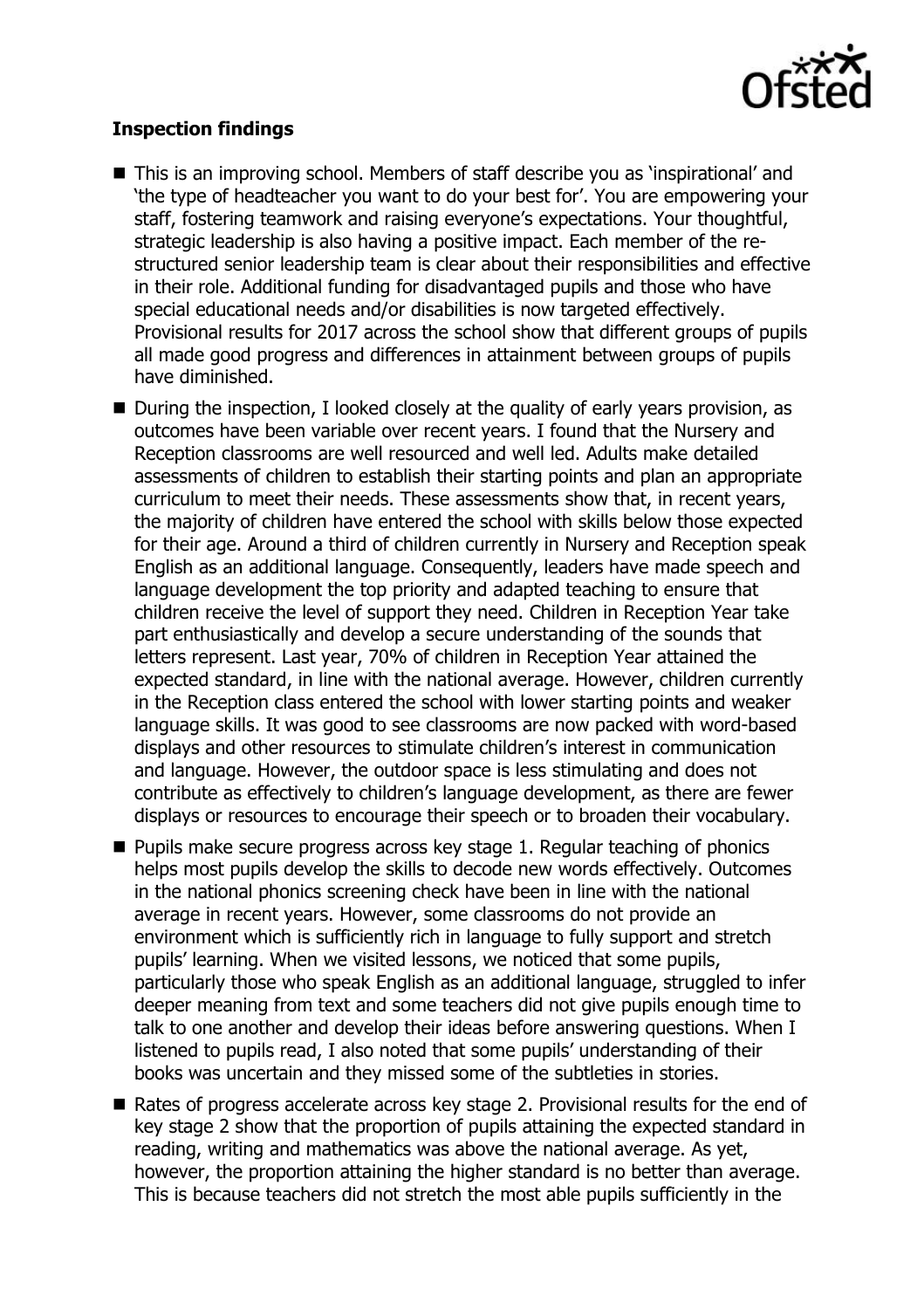

past. You now use assessment information to hold your teachers more tightly to account for the progress of different groups. As a result, their planning has sharpened up and the work they set for the most able pupils is more challenging. Older pupils with the ability to attain the higher standards now receive extra specialist mathematics lessons from secondary school teachers. Current tracking data indicates that more pupils are on track this year to attain the higher standard at the end of Year 6.

 $\blacksquare$  I also looked closely at the work of the governing body, as your own selfevaluation indicated that governors had, in the past, provided insufficient scrutiny and challenge. Under the leadership of the current chair of the governing body, governors are more active. They make regular visits to look at the impact of actions in the school improvement plan and call senior and middle leaders to report to their meetings. Governors are benefiting from the coaching you provide and are well informed because you share with them more comprehensive information about the school's performance. They have undertaken more training and consequently use published performance data to challenge more effectively. They have made significant improvements to the way the pupil premium funding is spent and have good systems in place to check that it is making a difference. Their skills are still developing, however. For example, they do not make enough use of assessment information to check on the progress of all pupils across the year. Doing so would ensure that any underperformance is spotted sooner and that you and other leaders respond immediately.

# **Next steps for the school**

Leaders and those responsible for governance should ensure that:

- $\blacksquare$  further improvements are made to the quality of teaching by:
	- ensuring that teachers in early years and key stage 1 more actively promote speaking and listening and pupils' acquisition of language
	- fostering pupils' enjoyment of books and reading for pleasure.
- $\blacksquare$  the most able pupils are consistently stretched so that a higher proportion of pupils attain the higher standard in reading, writing and mathematics by the end of key stage 2
- $\blacksquare$  governors make more systematic use of tracking data across the year and ensure that leaders quickly intervene to address any slower progress.

I am copying this letter to the chair of the governing body, the director of education for the Diocese of Hexham and Newcastle and the director of children's services for Newcastle-upon-Tyne. This letter will be published on the Ofsted website.

Yours sincerely

Chris Smith **Her Majesty's Inspector**